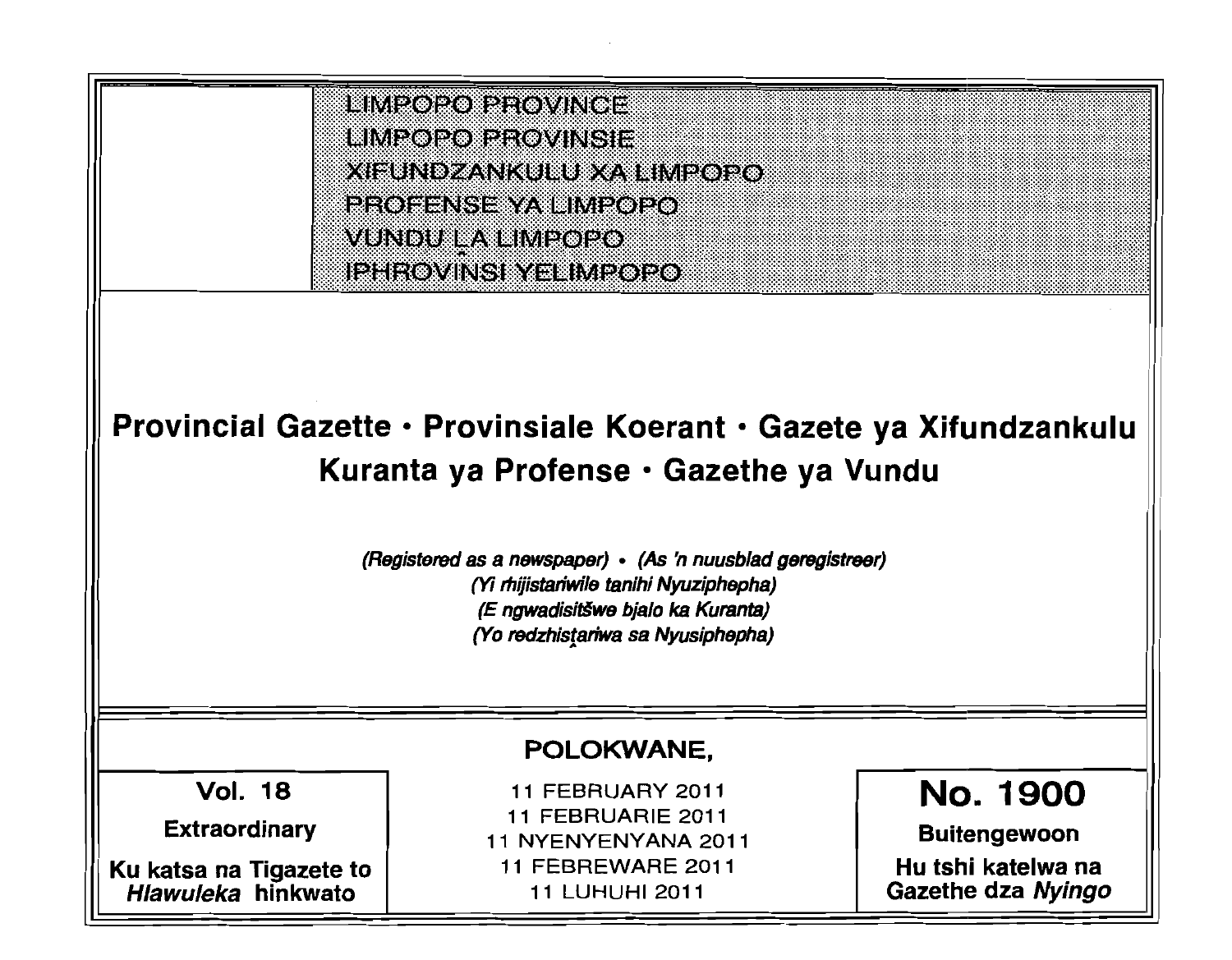#### **IMPORTANT NOTICE**

**The Government Printing Works will not be held responsible for faxed documents not received due to errors on the fax machine or faxes received which are unclear or incomplete. Please be advised that an** "OK" **slip, received from a fax machine, will not be accepted as proof that documents were received by the GPW for** printing. If **documents are faxed to the GPW it will be the sender's responsibility to phone and confirm that the documents were received in good order.** 

**Furthermore the Government Printing Works will also not be held responsible for cancellations and amendments which have not been done on original documents received from clients.** 

| <b>CONTENTS · INHOUD</b> |  |
|--------------------------|--|
|--------------------------|--|

No. No.

No. *Page Gazette* 

#### **GENERAL NOTICE**

37 Local ~ovemment: Municipal Rates Act (6/2004): Public notice calling for inspection of valuation roll and lodging of obJectIons ...................................................................................................................................................................... . 3 1900